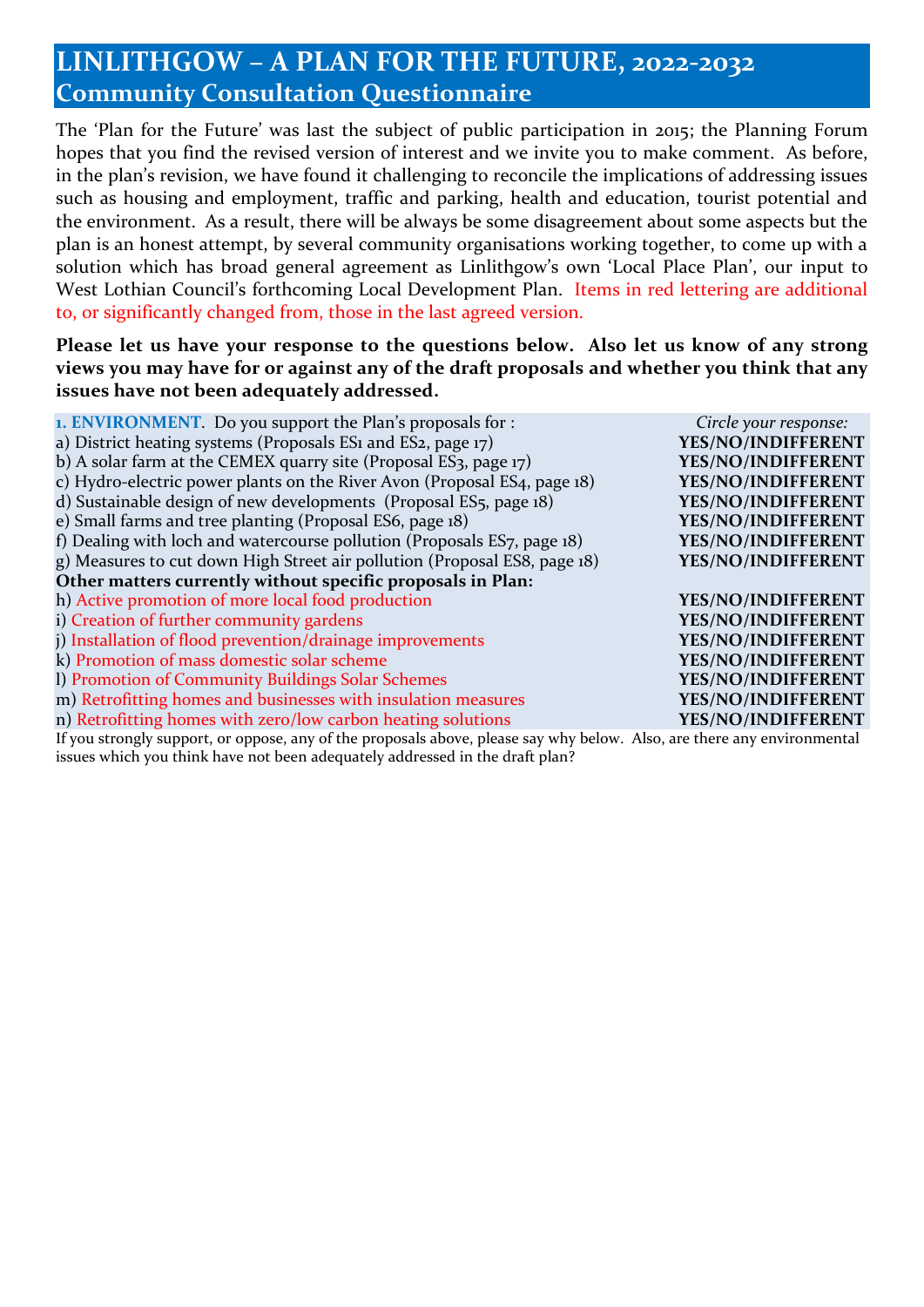- **2. HERITAGE AND TOURISM.** Do you support the Plan's proposals for: *Circle your response:*
- a) Enhancements to Linlithgow's Conservation Areas (Proposal B1, page 20) **YES/NO/INDIFFERENT**
- b) Restoration and re-use of Linlithgow Palace (Proposal B2, page 20) **YES/NO/INDIFFERENT**

c) Preservation of riggs (Proposal B3, page 20) **YES/NO/INDIFFERENT**

d) Tourist Information Centre at entrance to the Burgh Halls (Proposal B4, page 21) **YES/NO/INDIFFERENT**

e) Promotion of a larger hotel in Linlithgow (Proposal B5, page 22) **YES/NO/INDIFFERENT**

f) Canalside facilities near St Michael's Hospital and canal marina near Park Farm (Proposals B6 and B7, page 22) **YES/NO/INDIFFERENT**

If you strongly support, or oppose, any of the proposals above, please say why below. Also, are there any heritage/tourism issues which you think have not been adequately addressed in the draft plan? Please note that traffic/parking questions are included later in the questionnaire.

**3. BUSINESS AND EMPLOYMENT.** Do you support the Plan's proposals for: *Circle your response:*

a) A business park at Burghmuir (Proposal E1, page 24) **YES/NO/INDIFFERENT**

b) A business centre in town centre (Proposal E2, page 24) **YES/NO/INDIFFERENT**

c) Dedicated home/business accommodation (Proposal E3, page 24) **YES/NO/INDIFFERENT**

**Other matter without specific proposals currently in Plan:**

Development of a plan for the town which encourages and enables reducing waste, reusing and recycling items and materials, and creates green jobs and reduces carbon footprint **YES/NO/INDIFFERENT**

If you strongly support, or oppose, any of the proposals above, please say why below. Also, are there any business/employment issues which you think have not been adequately addressed in the draft plan?

**4. HOUSING** Do you support the Plan's proposals for: *Circle your response:* a) Social-rented and affordable housing (Proposals H1 to H3, pages 27 and 28) **YES/NO/INDIFFERENT** b) Infrastructure to support housing development (Proposal H4, page 28) **YES/NO/INDIFFERENT** c) Mixed housing at Wilcoxholm Farm and between Clarendon/Edinburgh Road, bearing in mind that much land value derived from these developments could be diverted to town improvements (Proposals H5, H6 and H7 on pages 29 and 30; see reasoning on page 27 and 'planning gains' table on page 47) **YES/NO/INDIFFERENT** d) Council housing at Doomsdale/Listloaning (Proposals H8 and H9 on page 30) **YES/NO/INDIFFERENT** e) Private housing development at Sawmill Site, Falkirk Rd. (Proposal H10, page 30) **YES/NO/INDIFFERENT** f) New housing, part redevelopment of The Vennel (Proposal H11, page 30) **YES/NO/INDIFFERENT** g) Private housing, Victoria Hall/Templars Ct. sites (Proposals H12, H13, page 30) **YES/NO/INDIFFERENT**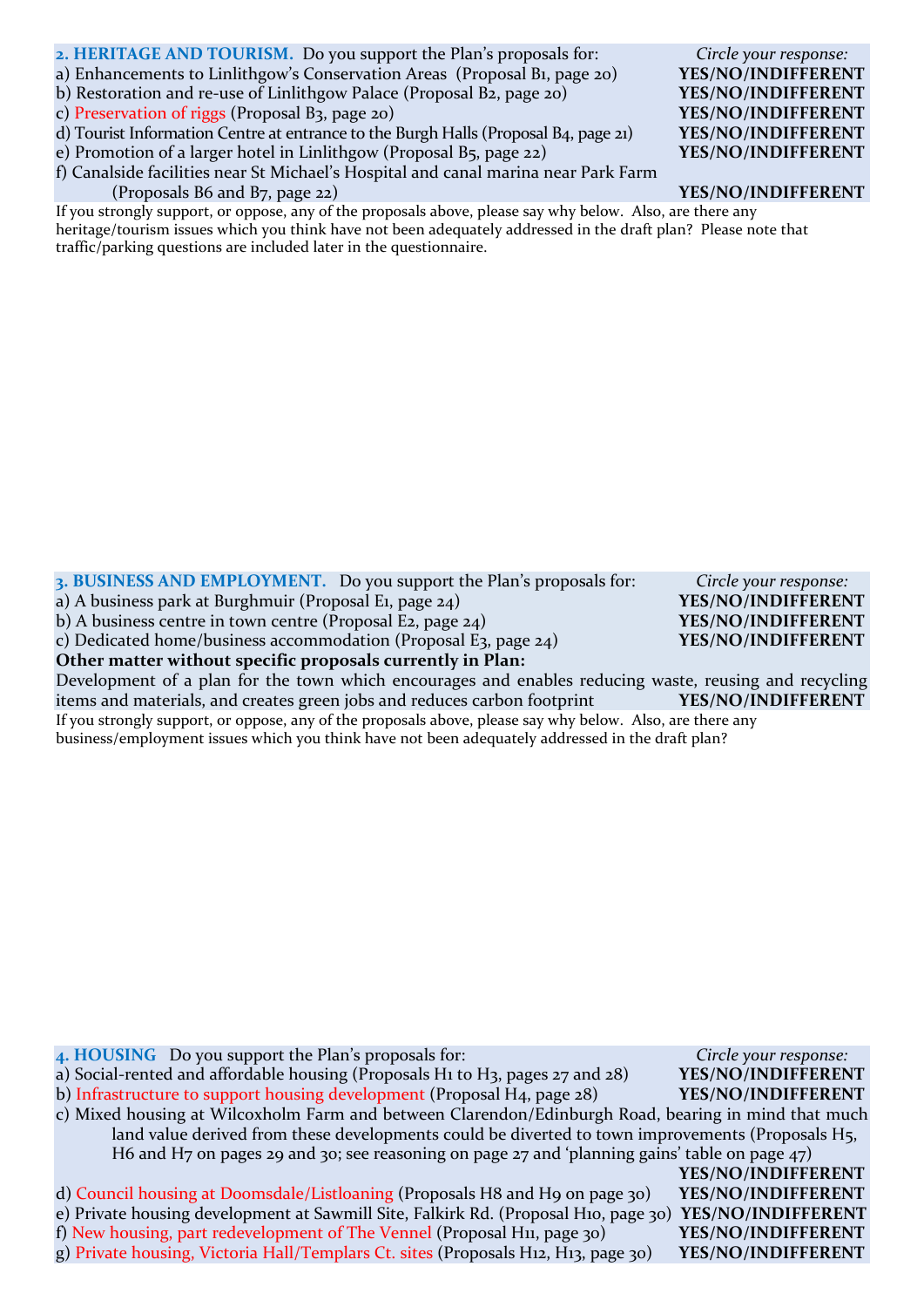## h) Better design of new housing (Proposal H14, page 31) **YES/NO/INDIFFERENT**

If you strongly support, or oppose, any of the proposals above, please say why below. Also, are there any housing issues which you think have not been adequately addressed in the draft plan?

| 5. TRANSPORT AND ACCESSIBILITY. Do you support the Plan's proposals for:                                  | Circle your response: |  |
|-----------------------------------------------------------------------------------------------------------|-----------------------|--|
| a) Traffic management to 'reclaim' the High Street (Proposal T1, page 32)                                 | YES/NO/INDIFFERENT    |  |
| b) Four-way motorway interchange at Burghmuir (Proposal T2A, page 33)                                     | YES/NO/INDIFFERENT    |  |
| c) High St Relief Road, hidden to north of Linlithgow Loch (Proposal T2B, p. 33)                          | YES/NO/INDIFFERENT    |  |
| NOTE: For the relative merits of Proposals T2A and T2B, see text on pages 32/33.                          |                       |  |
| d) Roundabouts on Blackness Road at Springfield Road (east junction) and Kingsfield Road                  |                       |  |
| (Proposal T <sub>3</sub> , page 33)                                                                       | YES/NO/INDIFFERENT    |  |
| e) Eastern Local Distributor Road (Proposal T4, page 33)                                                  | YES/NO/INDIFFERENT    |  |
| f) Relief of traffic over canal bridge, Manse Road (Proposal T5, page 34)                                 | YES/NO/INDIFFERENT    |  |
| g) Decked car park behind Regent Centre (Proposal T6, page 35)                                            | YES/NO/INDIFFERENT    |  |
| h) Tourist car parking at Blackness Road and the Vennel (Proposal T7, page 35)                            | YES/NO/INDIFFERENT    |  |
| i) Improvements to railway station access/rail services (Proposal T8, page 35)                            | YES/NO/INDIFFERENT    |  |
| j) Improvements to bus services (Proposal T9, page 35)                                                    | YES/NO/INDIFFERENT    |  |
| k) Parking for tourist buses (Proposal T10, page 35)                                                      | YES/NO/INDIFFERENT    |  |
| l) Creation of cycle network/specific improvements (Proposals T11 to T15, page 36)                        | YES/NO/INDIFFERENT    |  |
| Other matters currently without specific proposals in Plan:                                               |                       |  |
| m) Improve accessibility for disabled people                                                              | YES/NO/INDIFFERENT    |  |
| n) Full implementation of West Lothian Council's Active Travel Plan                                       | YES/NO/INDIFFERENT    |  |
| o) Review and dramatically improve electric car charging infrastructure, including a 'solar               |                       |  |
| carport' at the Leisure Centre                                                                            | YES/NO/INDIFFERENT    |  |
| If you strongly support, or oppose, any of the proposals above, please say why below. Also, are there any |                       |  |

transport/accessibility issues which you think have not been adequately addressed in the draft plan?